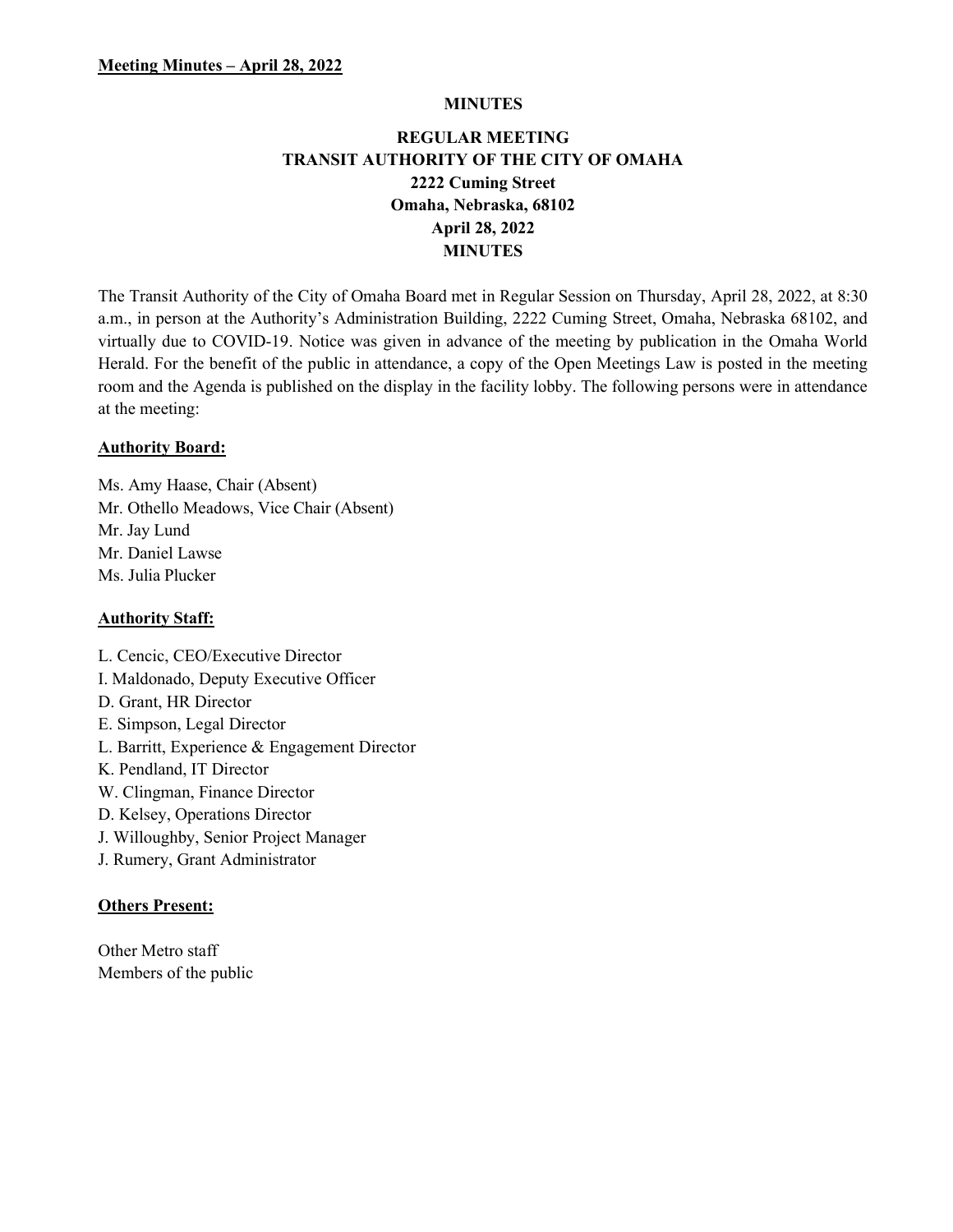### Agenda Item #1: Call to order

Mr. Lund called the meeting to order at 8:28 a.m. For the benefit of the public in attendance, a copy of the Open Meetings Law has been posted in the meeting room and is available online at ometro.com, and the agenda was published on the display in the facility lobby.

### Agenda Item #2: Approval of Minutes of Previous Meetings

Mr. Lund entertained a motion to approve the minutes of the Board Meeting on March 24, 2022.

Motion by Mr. Lawse; Second by Ms. Plucker

# ROLL CALL: UNANIMOUS; MOTION CARRIES.

### Agenda Item #3: Administrative Report

(L. Cencic)

Ms. Cencic informed the Board that Metro has had a positive response overall to the first 3 electric buses. In March, Metro had 23 news stories, 10 of which were about the electric buses. Metro is seeing interest in them on social media as well as on traditional media outlets. People are excited about how these new buses are being integrated into the fleet. Additionally, Metro took one of the new electric buses to the Earthday Omaha event on Saturday, April 23, 2022. Participants could board the bus, test out the bike rack, and ask questions. Metro shared a booth with B-Cycle at the event. Metro staff talked with approximately 200 people, not only about the electric buses but about Metro overall and MetroNEXT.

Ms. Cencic updated the Board that Nebraska Public Transit Week was last week. Staff gave away prizes and tickets at the transit centers throughout the week. Metro also selected several free-fare periods on the buses.

Ms. Cencic informed the Board that Metro will be celebrating Bus to Ballot on Election Day, May 10, 2022. Metro plans to offer free fares on that day to help encourage people to get to the poles. The free fares will be offered on fixed route buses, ORBT, and MOBY.

Ms. Cencic shared with the Board that Metro is preparing for the annual Safety Awards. This will be held on Wednesday, May 4, 2022, from 9:30 am to 3:00 pm. This is a big celebration at Metro in which Metro staff who have been accident-free are celebrated. Staff is awarded with certificates and a ceremony to honor those milestones. A staff luncheon will also be held. Ms. Cencic encouraged the Board members to attend this event if they are available during that time. The event will take place in a tent that will be set up in the west side parking lot with games and a buffet.

Lastly, Ms. Cencic informed the Board that several Metro staff members just returned from the MAPA Heartland 2050 Learning Tour which was in Indianapolis, Indiana. That trip included Ms. Haase, Mr. Schweitz, and Ms. Cencic. It was a wonderful opportunity to spend time with other decision-makers in Omaha as well as an opportunity to learn more about Indianapolis. The group explored the bike-ped-transit infrastructure, many of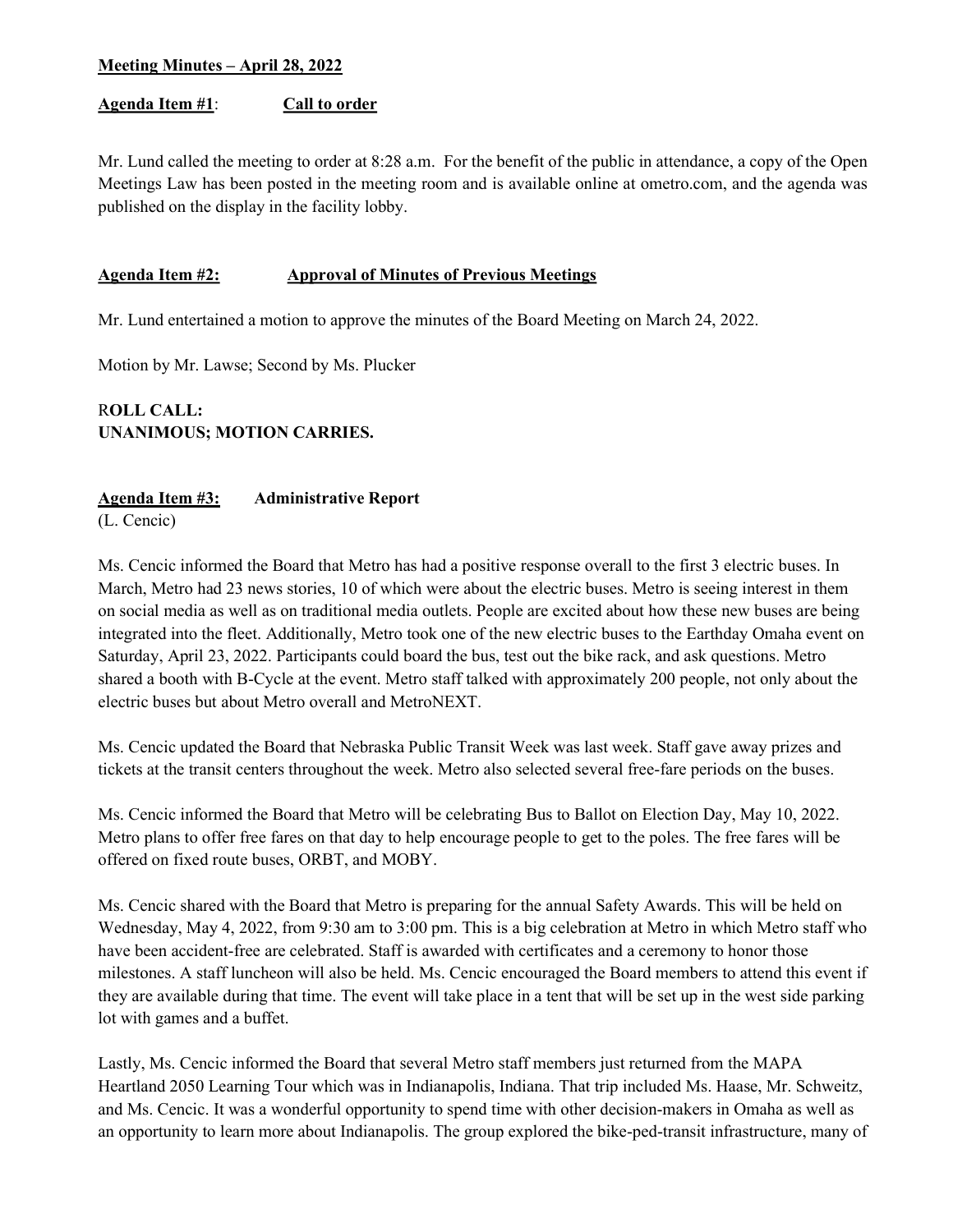their funding programs, and their BRT system. The group also had the opportunity to have lunch with the CEO of IndyGo which was a great learning experience.

Discussion was had.

Agenda Item #4a: **Administrative Reports** (D. Grant)

In the Month of April, Metro had 24 people start new roles. Of those 24, five were filled with internal candidates including Sander Scheer who will be serving as our Maintenance Manager. In addition to Sander, we hired 12 bus operators, three paratransit operators, one mechanic III, two mechanic helpers, a network security technician, three dispatchers, and an assistant manager of transit operations.

Since the last board meeting, we have created and started advertising for 6 new roles. Those roles are Body Shop Mechanic, Manager of Communications and Community Relations, Purchasing Specialist, BG&E Fieldman and (2) Custodians.

In total, we are currently reviewing applicants and or interviewing for 12 unique positions and are currently finalizing 7 additional roles.

Discussion was had.

# Agenda Item #4b: Administrative Reports

(I. Maldonado)

As always, Metro's team continues to focus on continuous improvement of operations, customer service, staff training and development, and safety. It has been one month since Metro has placed the three new electric buses into service. As with the implementation of any new technology, there is always a learning curve and an evaluation process. Metro has begun to test the range and reliability of the electric buses on shorter segments during the morning and afternoon routes. Metro is now operating the electric buses on longer routes throughout the entire system. Metro is working closely with the bus vendor to address any technical and mechanical issues that have come up. Overall, they have performed well on routes lasting between six and eight hours, with about 30% of their charge remaining. We have actually operated them for longer hours as well, as many as ten hours, and they have maintained their charge.

Mr. Maldonado updated the Board that Metro continues to work with the Transportation Security Administration (TSA) to help educate staff on the identification and reporting of potential security threats. In preparation for the College World Series, Metro has conducted two TSA security exercises where suspicious packages were placed inside buses. Metro held a safety meeting where our team discussed various operational and safety issues, and ways to eliminate or mitigate safety hazards. The Director of Transit Operations provided formal supervisory and junior management training from basic transit supervisory skills and accident investigations. Metro has begun discussions with transit partners of StarTran in Lincoln and DART in Des Moines to leverage regional transit opportunities and are working together to improve our respective transit supervisory and dispatch training. Part of this plan is actually to bring more training and consolidate some of our training. We discussed in those meeting to do some of that training here. This is much needed for Supervisors, Dispatchers, and other personnel.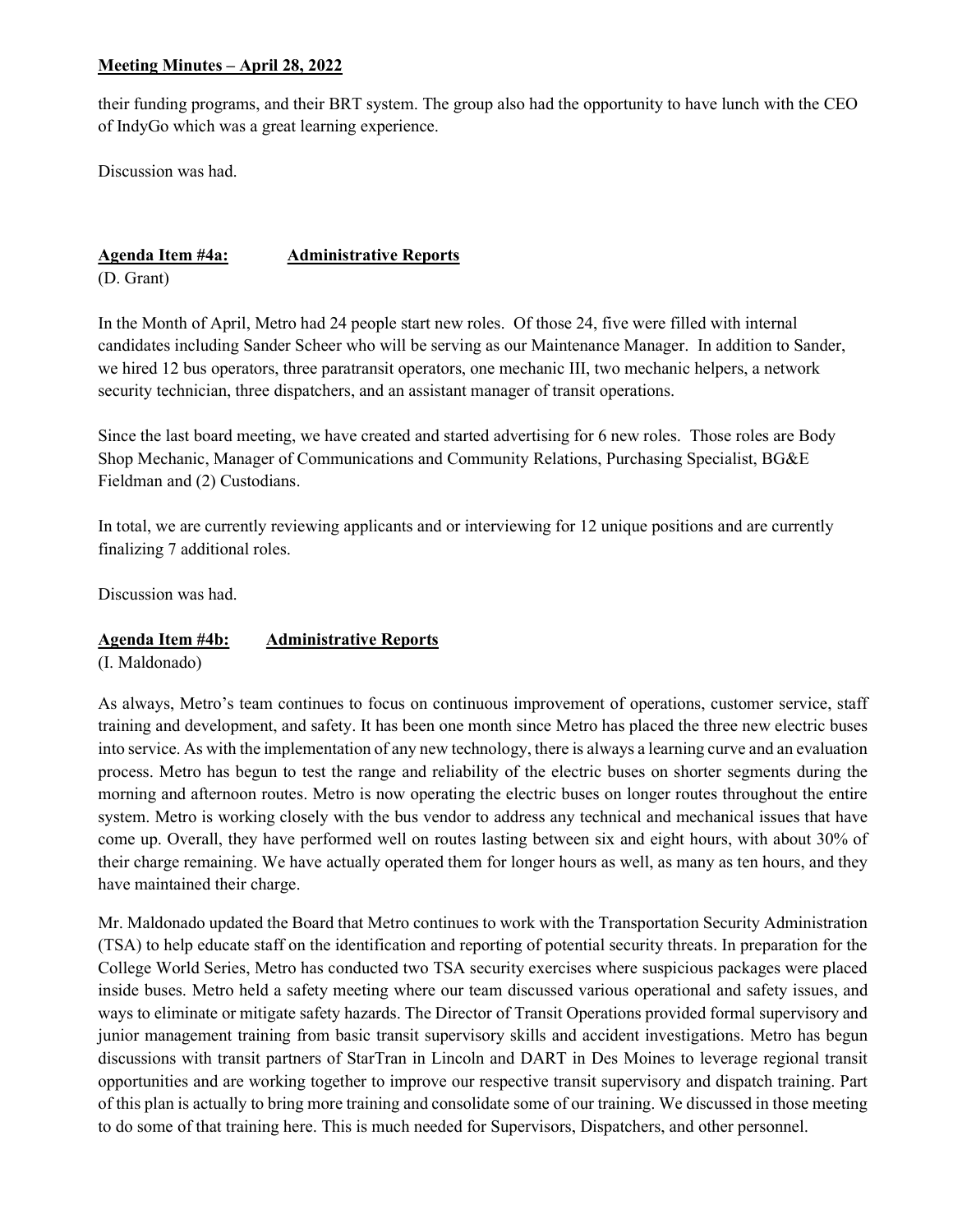Mr. Maldonado informed the Board that on May 22, 2022, Metro will start a new bus operator schedule. The only change to our fixed route service will be that on Saturdays, Route 18 which currently operates on a 15-minute frequency will operate every 20 minutes. This change will affect primarily mid-day service. There will be no changes to this route on weekdays. Metro does not anticipate that the Saturday service changes will be a major inconvenience to customers.

Mr. Maldonado updated the Board that over this past month, he has participated in various committee meetings to include the MAPA Equity Learning Capsule, the Congestion Management Committee meeting, meetings with representatives from the City of Omaha, and a meeting with the College World Series Planning Committee.

Discussion was had.

# Agenda Item #5: Election of Board Officers and Committee Assignments

(J. Lund for O. Meadows)

Annually, the Board of Directors nominates and elects a Chairperson, Vice-Chairperson and identifies committee assignments. The Board committees are Finance/Procurement, Planning & Policy, and Operations. No committee membership shall constitute a quorum.

Mr. Lawse proposed appointments and committee assignments stay as they are currently. Discussion was had.

Motion by Ms. Plucker to keep officers and committees the same as they have been during the past year; Second by Mr. Lawse

# ROLL CALL: UNANIMOUS; MOTION CARRIES.

# Agenda Item #6: Request Appointment of New Members to Salaried Pension Retirement **Committee**

(W. Clingman)

Staff is requesting the appointment of three new committee members to the Salaried Pension Retirement Committee members because of vacancies created by a staff retirement and external advisor resignation.

The Metro salaried pension plan requires a 5-member committee which is comprised of the following individuals:

- 2 members of Metro's management personal appointed by the Board of Directors
- 1 member of the Metro Board appointed by the Board of Directors
- 1 member from the citizens of Omaha who is qualified in financial affairs appointed by the Board of Directors
- 1 member at large from Metro's salaried personnel who is selected by the other members of the retirement committee

Staff requests that the Board appoint Kevin Pendland, Ivan Maldonado and John Philo to the Salaried Pension Committee. Kevin Pendland would fill the management personnel vacancy that was created with the retirement of Kelly Shadden. Ivan Maldonado would fill the management personnel vacancy created by the resignation of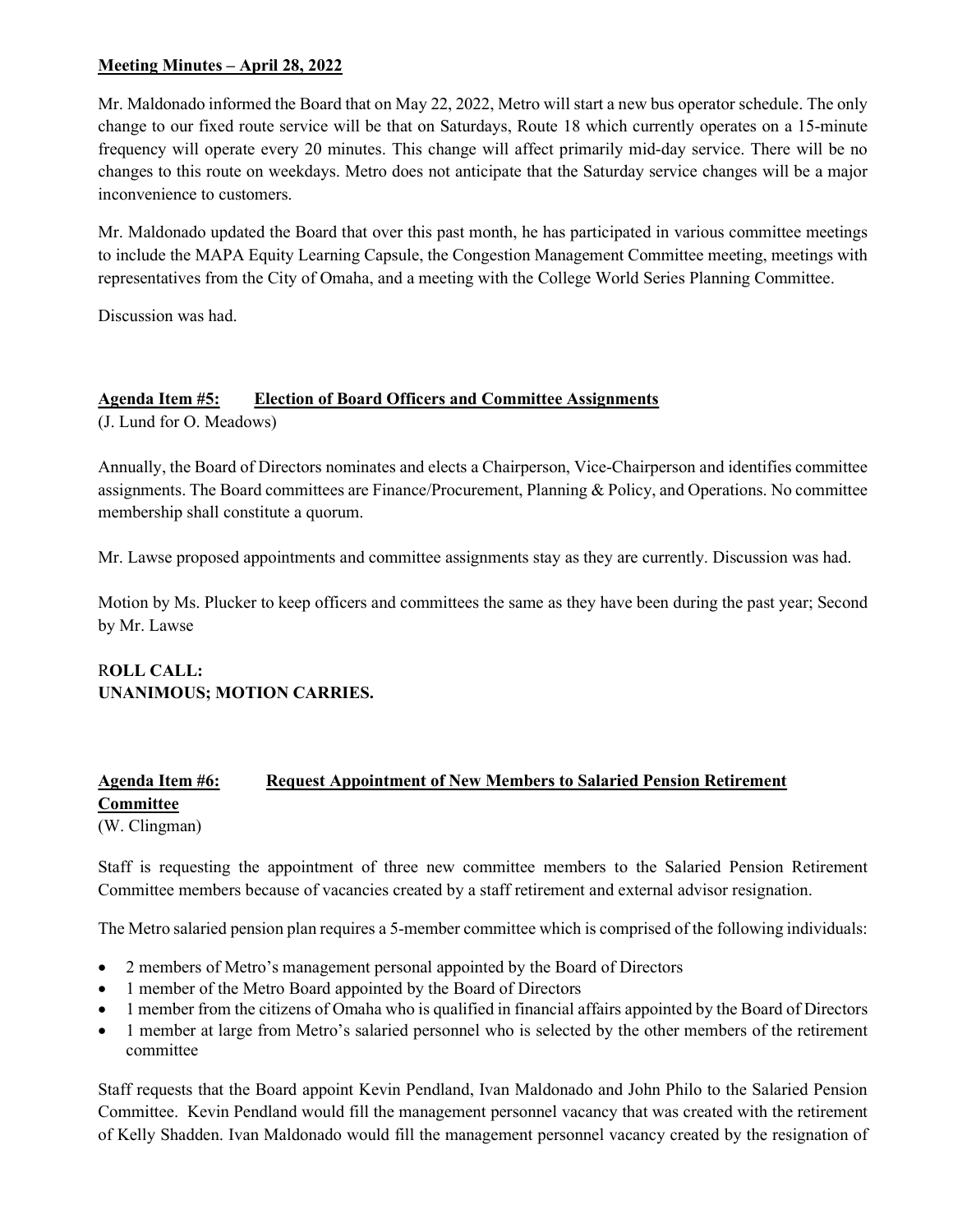Linda Barritt from the committee, and John Philo, CFA would fill the vacancy created by the resignation of the prior, long-serving, Omaha citizen qualified in financial affairs, J.J. Schenkelberg, CFA.

Discussion was had.

Motion by Mr. Lawse; Second by Ms. Plucker

ROLL CALL: UNANIMOUS; MOTION CARRIES.

## Agenda Item #7: Request Approval of MetroNEXT Title VI Service Equity Analysis (E. Schweitz)

In compliance with our Title VI Program's Major Service Change Policy, an Equity Analysis was conducted for the proposed MetroNEXT projects to be implemented by 2030. The analysis determines whether the proposed changes have a disparate impact on minority populations or cause a disproportionate burden on low-income populations.

### Disparate Impact Analysis

Findings reveal on a cumulative basis the minority population will benefit more than the non-minority population. The number of weekly revenue hours was multiplied by the percent of minority population residing in the ¼ mile area surrounding each route to identify the cumulative effect on minority populations. The cumulative benefit of the changes to minorities is 48%. The cumulative impact of the changes to non-minorities is 36%.

### No disparate impact is identified for the proposed changes.

### Disproportionate Burden Analysis

Findings reveal on a cumulative basis the low-income population will benefit more than the non-low-income population. The number of weekly revenue hours was multiplied by the percent of low-income population residing in the ¼ mile area surrounding each route to identify the cumulative effect on low-income populations. The cumulative benefit of the changes to low-income populations is 48%. The cumulative impact of the changes to non-low-income individuals is 41%.

# No disproportionate burden is identified for the proposed changes.

The service equity analysis considers the cumulative changes as outlined in the MetroNEXT plan. Individual projects or service changes may require additional Title VI analyses if the changes meet the threshold of a major service change at the time of implementation.

Discussion was had.

Motion by Mr. Lawse; Second by Ms. Plucker

ROLL CALL: UNANIMOUS; MOTION CARRIES.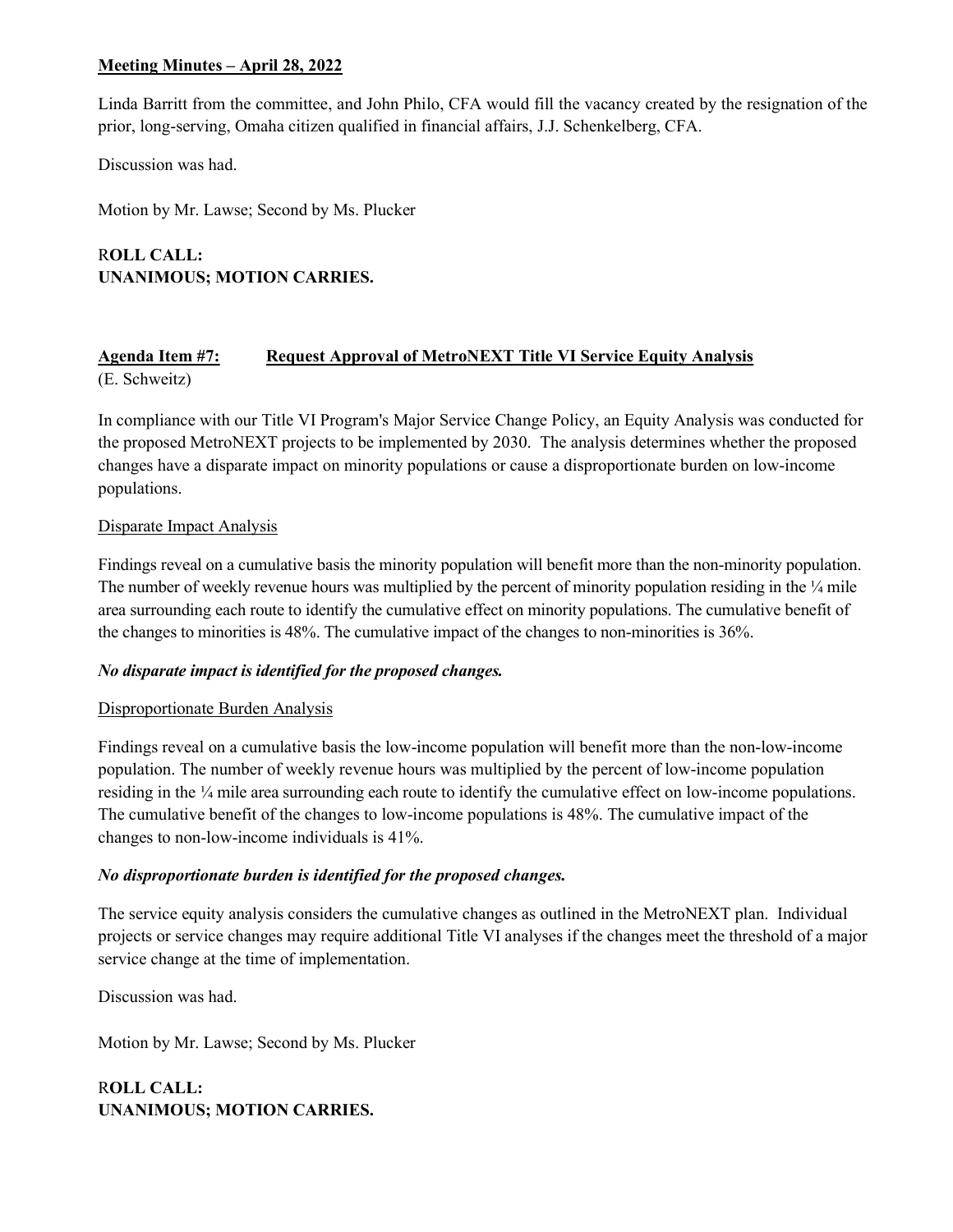## Agenda Item #8: Request Approval of MetroNEXT Plan

(E. Schweitz)

After a yearlong planning and public engagement initiative, staff is presenting the MetroNEXT Plan to provide strategic direction through 2030. Outreach during the pandemic included a variety of virtual and in-person engagement, with more than 1,000 participants and 1,500 comments contributing to the planning process. MetroNEXT prioritizes transit projects & initiatives to embody Metro's mission, vision, and values:

Mission: Metro connects people, places, and opportunities through quality transit services.

Vision: Metro is a valued transportation choice for all members of our community and a vital partner in Omaha's future.

Values: Unity · Responsibility · Care · Resourcefulness · Learning · Appreciation

MetroNEXT is an aspirational, achievable vision to address equity in our region, improve & expand connections, provide an excellent travel experience, promote environmental stewardship, lead responsibly & collaboratively, and deliver better transit for a more connected region. In pursuit of these goals, the plan has prioritized the following projects:

- Improved signage at all bus stops
- A policy allowing Moby clients to ride the bus fare-free
- Permanent funding for the K-12 Rides Free program
- Coordination of regional vanpooling
- 50 new bus shelters with real-time arrival displays
- Expanded evening & weekend service
- Return of most routes to pre-COVID schedules
- $\bullet$  24<sup>th</sup> Street transit corridor enhancements
- Frequency improvements on routes 3, 4, 13, 15, & 30
- Extension of Route 30 to serve McKinley Road
- Expansion of service to Eppley Airport
- Extension of 92 Express service to Elkhorn
- A Fort Street express route
- $\bullet$  Study of  $72<sup>nd</sup>$  Street transit corridor enhancements

Implementation of this plan would require operating funds of approximately \$52 million per year and would produce a measurable impact on Metro's goals.

Low-income and minority neighborhoods are estimated to gain access to 54% more jobs within a 30-minute commute, and access to essential services near frequent routes would double. Nearly 70,000 people would gain access to frequent service, including 37,000 members of zero-car households. These new investments are projected to attract new ridership, replacing 1.4 million vehicle miles traveled by cars on our roadways and reducing more than 3,700 metric tons of greenhouse gases each year. More information, including the full MetroNEXT plan, is available at ometro.com/MetroNEXT.

Upon approval, Metro staff will work to identify additional funding sources and pursue implementation of these projects in phases building to 2030. Discussion was had.

Motion by Ms. Plucker; Second by Mr. Lawse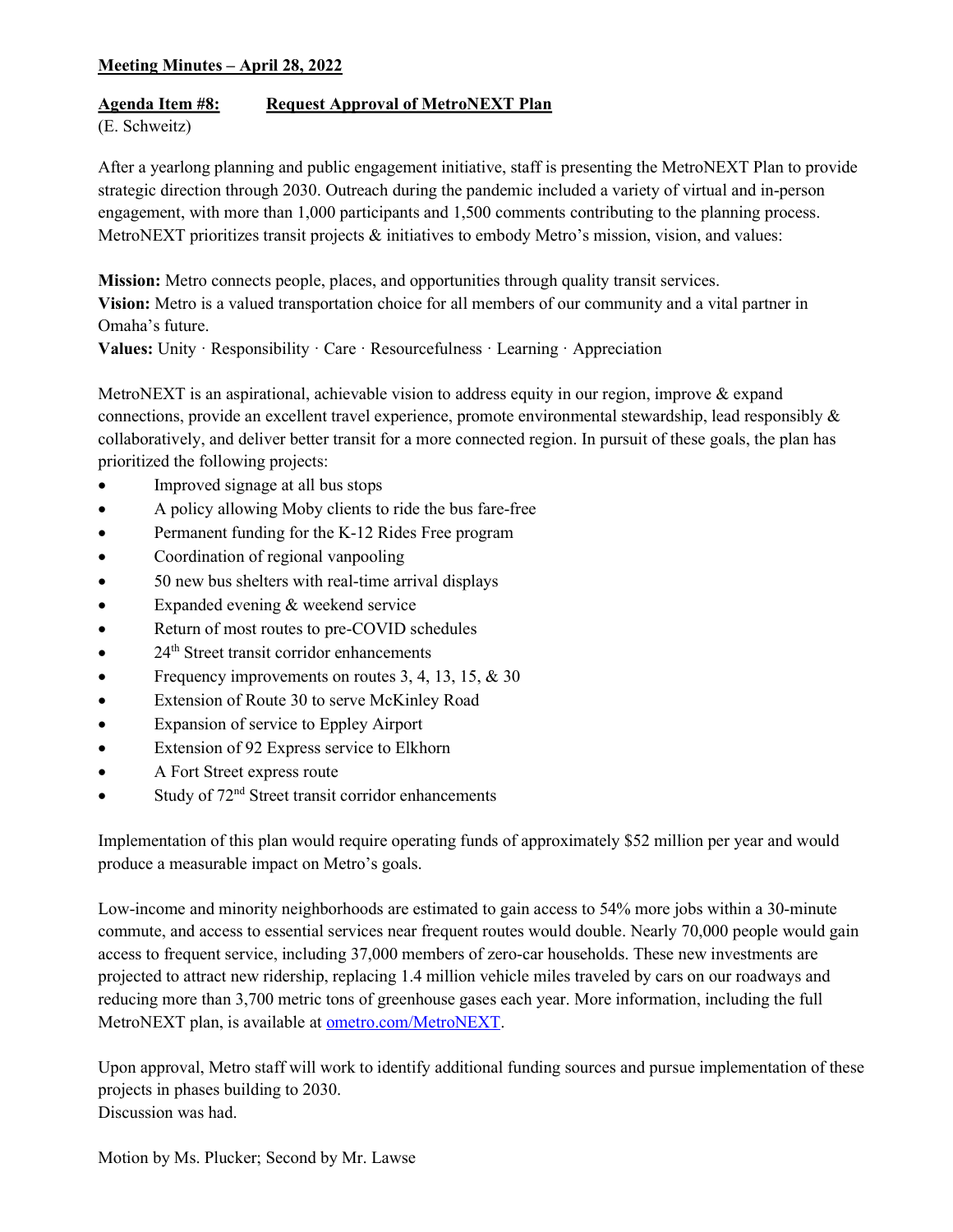# ROLL CALL: UNANIMOUS; MOTION CARRIES.

### Agenda Item #9: Board Chair Report

(J. Lund for A. Haase)

Mr. Lund shared with the Board that the Operations Committee has already shared all of the successes from the past month regarding HR and other things. Mr. Lawse stated that the excitement around the electric buses and thank you to the staff who is adapting and adjusting and learning new systems for mechanics to keep the buses in good repair, learning new electrical systems. I know this is all new and it sounds like with your attention to detail and tracking, we are getting a lot of great information and feedback about what's working and what we might want to tweak because in the world where we are seeing things going, we will have many more electric buses in the fleet in the coming years. This is a good pilot to test out what is capable, what's possible, and how does it work within the system. Thank you to the staff for that.

Ms. Cencic shared that Metro's financial audit is still delayed due to staffing issues on the part of the auditing firm. Originally the NTD report was due to the federal government by the end of April, but Metro has an extension to the end of May. Metro will be sharing that with the Finance/Procurement Committee and with the Board as soon as it is available.

Mr. Lawse reported that the Planning & Policy Committee discussed a detailed walkthrough of the MetroNEXT plan that was presented by Mr. Schweitz earlier in this meeting. At this time, there is nothing additional to add from Planning & Policy. Ms. Cencic shared that the Planning & Policy Committee is also working on updating Metro's Operating Policy 33 which is the public participation policy at Board meetings. It is tentatively expected to be on the Board agenda for next month.

# Agenda Item #10: Date, Time and Place of Next Board Meeting

Thursday, May 26, 2022, at 8:30 a.m. to be held at Metro Transit Authority's Administrative Building.

# Agenda Item #11: Adjournment

There being no further business to come before the Board, a motion was entertained to adjourn the meeting at 9:00 a.m.

Motion by Ms. Plucker; Second by Mr. Lawse

# ROLL CALL: UNANIMOUS; MOTION CARRIES.